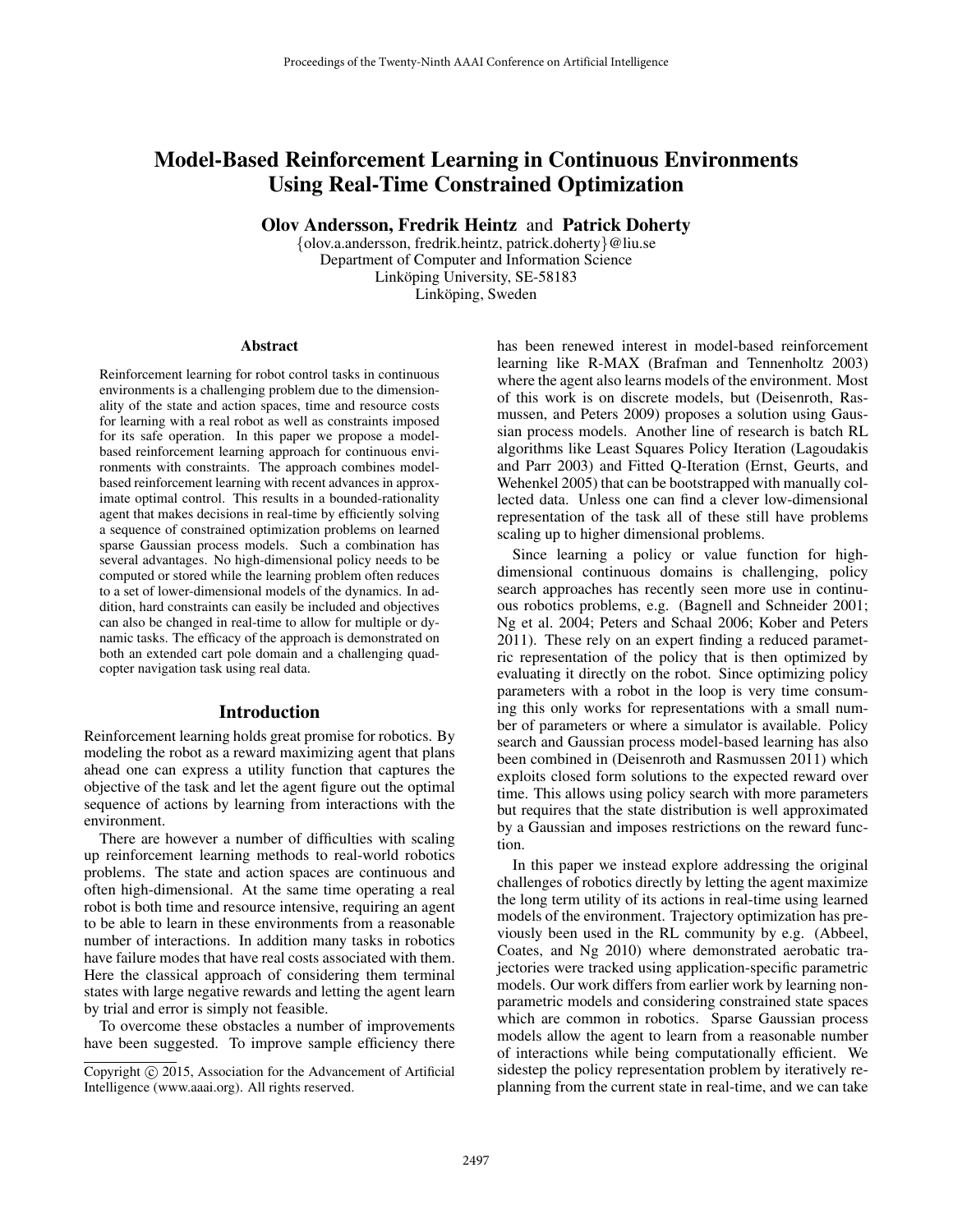hard constraints into account by solving it as a constrained optimization problem.

The resulting optimization problem is typically studied in non-linear model-predictive control, a type of approximate optimal control. Combining model predictive control with Gaussian process models has also been previously suggested in the control community (Kocijan et al. 2004) where it was used in a small trajectory tracking problem, planning just one step ahead. Since then both fields have advanced considerably and in this paper we show that with recent advances we can now plan hundreds of steps ahead in real-time to feasibly solve challenging reinforcement learning problems with constraints.

We demonstrate the performance and sample efficiency of the approach on an extended cart pole domain and a high-dimensional quadcopter navigation task using using real data. By incorporating constraints it is feasible to produce learning agents that are well-behaved in a target environment and can learn with a minimal of potentially costly errors.

The remainder of this paper is structured as follows. First we formalize the optimization problem, then we introduce the sparse Gaussian process models used to learn the dynamics. Next we introduce the optimization algorithm used with the models to plan an optimal trajectory and finally we demonstrate the efficacy of the approach on simulated and real world data.

# Problem Definition

The reinforcement learning problem is informally defined as a rational agent trying to maximize its long-term utility in a potentially unknown environment. In continuous environments this is formalized by a state vector  $x \in \mathbb{R}^p$ , a set of actions  $\mathbf{a} \in \mathbb{R}^q$ , a utility function  $U(\mathbf{x}, \mathbf{a})$  and an unknown environment dynamics model  $p(\mathbf{x}_t|\mathbf{x}_{t-1}, \mathbf{a}_{t-1})$ . While this is usually solved by attempting to compute a stochastically optimal policy function over the chosen state representation, we attempt to address the needs of robotics by instead approximating it with the following optimization problem

arg max  
\n
$$
\sum_{\mathbf{x}_1...\mathbf{x}_T,\mathbf{a}_1...\mathbf{a}_{T-1}}^T \sum_{t=1}^T U(\mathbf{x}_t, \mathbf{a}_t)
$$
\nsubject to  
\n
$$
\mathbf{x}_0 = \text{current agent state},
$$
\n
$$
\mathbf{x}_t = \mathbb{E}[p(\mathbf{x}_t|\mathbf{x}_{t-1}, \mathbf{a}_{t-1})], \quad (1)
$$
\n
$$
g(\mathbf{x}_t, \mathbf{a}_t) \leq \mathbf{0},
$$
\n
$$
h(\mathbf{x}_t, \mathbf{a}_t) = \mathbf{0},
$$
\nwhere  $t = 1, ..., T$ .

By iteratively solving this finite horizon problem in each time step we get a bounded-rationality agent that plans ahead in real-time to maximize its cumulative utility.

A key advantage of this formulation of the reinforcement learning problem is that we can include hard constraints on the solution, represented by  $g(\mathbf{x}_t, \mathbf{a}_t) \leq 0$  and  $h(\mathbf{x}_t, \mathbf{a}_t) =$ 0, which can be crucial for safe operation of physical robots.

Another advantage is that for many real-world robotics problems the dimensionality of the policy function may be larger than what is feasible to learn without making nontrivial simplifying assumptions on its shape. The environment dynamics  $p(\mathbf{x}_t|\mathbf{x}_{t-1}, \mathbf{a}_{t-1})$  on the other hand often only depends on a small set of weakly coupled forces acting on the agent. Due to the laws of motion this means that learning a full state transition model decomposes into learning a set of often simple acceleration models and their integration over time.

Unlike Monte Carlo tree search approaches (Kearns, Mansour, and Ng 2002; Walsh, Goschin, and Littman 2010) that have seen increasing popularity for high-dimensional discrete environments we do not attempt to produce stochastically optimal plans, but we make efficient use of gradient information instead. In continuous domains the general constrained stochastic planning problem is intractable. In addition, when controlling a robot in real-time we are more interested in quickly and reliably finding a good solution than finding the best solution, which makes introducing more complexity into the problem unfavorable. A pragmatic heuristic to deal with both observation and model uncertainty is to add a margin of error to the constraints.

Finally, for a policy-based agent to be able to take different objectives into account these need to be represented by variables in the state space to be included in the policy, further increasing the dimensionality of the policy function. In our case it becomes as simple as changing the utility function, which can be done in real-time. As any information the agent has previously learned about the environment is also exploited when performing the new task this allows for a degree of implicit transfer learning between tasks.

## Learning the Dynamics

The dynamics model  $p(\mathbf{x}_t|\mathbf{x}_{t-1}, \mathbf{a}_{t-1})$  used to plan ahead in (1) is learned from training data by using Gaussian processes, a Bayesian non-parametric regression approach (Rasmussen and Williams 2006).

#### Gaussian processes

Given a training set of n observations on input variables  $X \in$  $\mathbb{R}^{d \times n}$  and outputs  $y \in \mathbb{R}^d$  where y is corrupted by additive noise  $y = f(x) + \epsilon$ , we put a Gaussian process prior on the latent function  $f(\mathbf{x})$  and attempt to learn it from data.

A Gaussian process is defined as a set of random variables, any finite number of which have a joint Gaussian distribution (Rasmussen and Williams 2006). The process is completely specified by a mean function  $m(x)$  and a covariance function  $k(x, x')$  that are functions of the input variables. For clarity we assume that all data is standardized with mean zero, turning the covariance function into

$$
k(\mathbf{x}, \mathbf{x}') = \mathbb{E}[f(\mathbf{x})f(\mathbf{x}')].
$$
 (2)

This defines the covariance between input points such that the distribution of any points on  $f(\mathbf{x})$  is completely specified by a joint multivariate Gaussian.

Here we use the ARD squared-exponential covariance function which decays with the distance between the points

$$
k_f(\mathbf{x}, \mathbf{x}') = \sigma_f^2 \exp\left[-\frac{1}{2} \sum_{i=1}^d \left(\frac{x_i - x'_i}{\ell_i}\right)^2\right].
$$
 (3)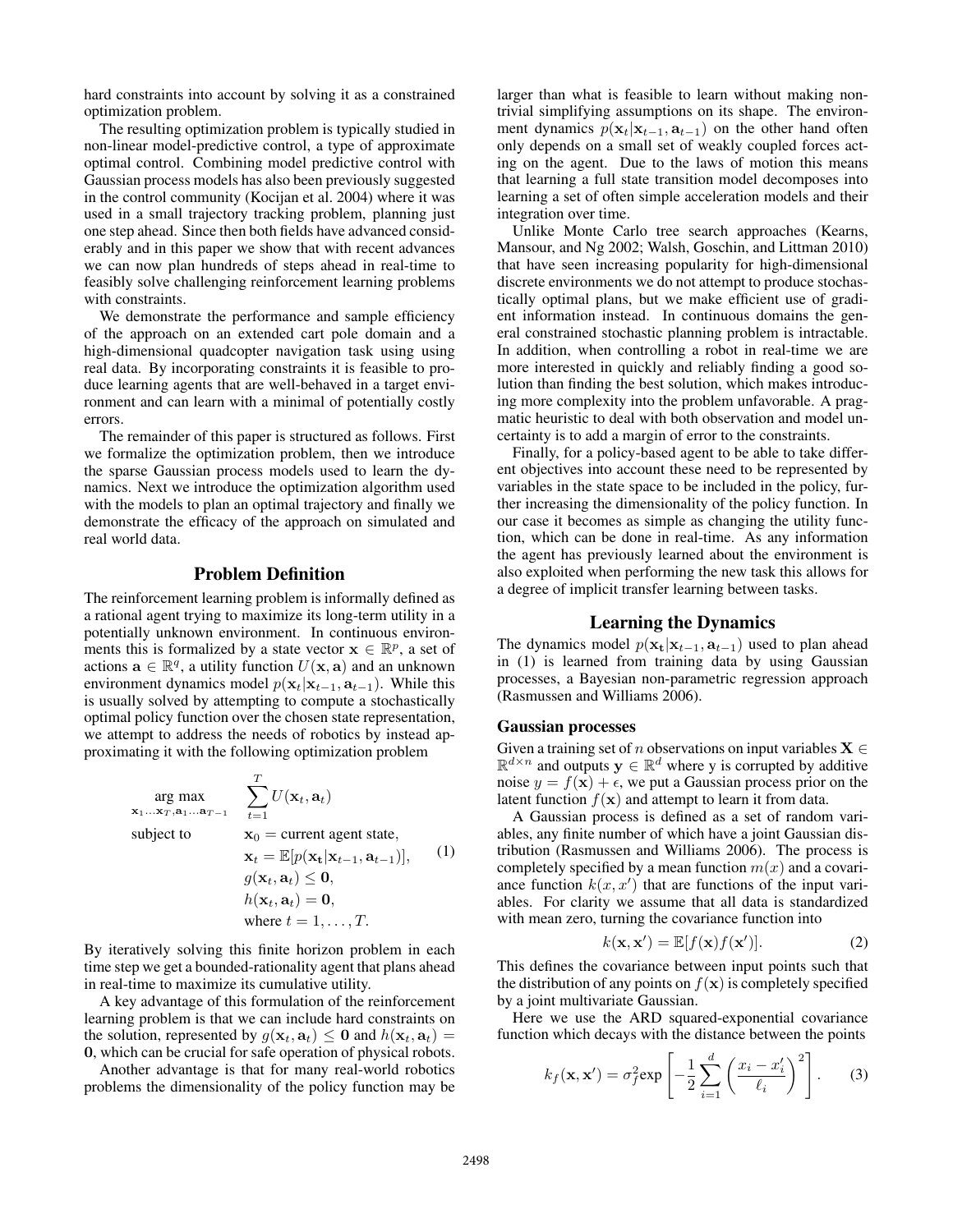The parameters  $\sigma_f^2$  and  $\ell_i$  represent signal variance and the length-scales respectively which together make up the hyperparameters  $\theta_f$ . During hyperparameter inference the length-scales will adapt to attenuate the unneeded variables from the problem, termed automatic relevance detection.

The covariance function is used to define matrices of covariances between all the input points  $X$ , any set of prediction points  $X_*$  as well as their cross-covariances. We denote these as  $\Sigma_{\mathbf{X},\mathbf{X}}, \Sigma_{\mathbf{X}_*,\mathbf{X}_*}$  and  $\Sigma_{\mathbf{X},\mathbf{X}_*}$  respectively. As points on  $p(\mathbf{f}|\mathbf{X}, \theta_{\mathbf{f}})$  are multivariate Gaussian and the noise is Gaussian, the marginal conditional  $p(\mathbf{y}|\mathbf{X}, \theta_{\mathbf{f}}, \sigma_n^2)$  will also be multivariate Gaussian with covariance  $\Sigma_{\mathbf{X},\mathbf{X}} + \sigma_n^2 I$ .

The predictive distribution  $p(\mathbf{y}_*|\mathbf{X}_*, \mathbf{y}, \mathbf{X}, \boldsymbol{\theta})$  of any new point x<sup>∗</sup> therefore follows directly from the conditional distribution of a multivariate Gaussian.

#### Sparse Approximations

Gaussian processes normally have  $O(n^3)$  computational complexity for training,  $O(n)$  for computing the predictive mean and  $O(m^2)$  for the predictive variance. Since computational performance is crucial for real-time operation we employ a sparse approximation to get this down to  $O(m^2n)$ ,  $O(m)$  and  $O(m^2)$  respectively, where m is fixed to some value much smaller than  $n$ . We chose a FITC approximation (Snelson and Ghahramani 2006) since it is non-degenerate and does not make the variance estimate overly optimistic (Quinonero-Candela, Rasmussen, and Williams 2007). The FITC approximation adds a set of m latent *inducing* targets and inputs  $\{u, X_u\}$  where  $u \sim \mathcal{N}(0, \Sigma_{u,u})$  and  $X_u$  is typically taken to have a flat prior. By assuming conditional independence between prediction points  $f_*$  and the underlying GP prior so that  $p(f_*|u,f) = p(f_*|u)$ , as well as making any points on f fully conditionally independent given u, we not only drop the dependence on training data for mean and variance prediction but also get a more manageable complexity for training the hyperparameters. The latent u are then marginalized out which leads to the following FITC posterior predictive distributions

$$
\mathbb{E}[\mathbf{y}_{*}|\mathbf{X}_{*}, \mathbf{y}, \mathbf{X}, \boldsymbol{\theta}] = \mathbf{Q}_{\mathbf{X}, \mathbf{X}_{*}}^{T} [\mathbf{Q}_{\mathbf{X}, \mathbf{X}} + \boldsymbol{\Lambda}]^{-1} \mathbf{y}
$$
(4)

$$
Var[\mathbf{y}_{*}|\mathbf{X}_{*}, \mathbf{y}, \mathbf{X}, \boldsymbol{\theta}] = \mathbf{Q}_{\mathbf{X}_{*}, \mathbf{X}_{*}} \tag{5}
$$

$$
-\mathbf{Q}_{\mathbf{X},\mathbf{X}_{*}}\left[\mathbf{Q}_{\mathbf{X},\mathbf{X}}+\mathbf{\Lambda}\right]^{-1}\mathbf{Q}_{\mathbf{X}_{*},\mathbf{X}}
$$

where  $Q_{A,B} = \sum_{A,X_u} \sum_{X_u,X_u} \sum_{X_u,B}$  and  $\Lambda =$  $\text{diag}[\boldsymbol{\Sigma}_{\mathbf{X},\mathbf{X}}\!-\!\mathbf{Q}_{\mathbf{X},\mathbf{X}}\!+\!\sigma_n^2\mathbf{I}].$  The joint hyperparameter vector θ enters the equation through the covariance matrix  $\Sigma_{\mathbf{X}}$ , This is then used in the optimization problem in (1). The marginal FITC likelihood for hyperparameter training similarly becomes

$$
\log p(\mathbf{y}|\mathbf{X}, \theta) = -\frac{1}{2}\mathbf{y}^T [\mathbf{Q}_{\mathbf{X}, \mathbf{X}} + \mathbf{\Lambda}]^{-1} \mathbf{y} -
$$
  

$$
\frac{1}{2} \log |\mathbf{Q}_{\mathbf{X}, \mathbf{X}} + \mathbf{\Lambda}| - \frac{n}{2} \log 2\pi.
$$
 (6)

We got good results by simply fixing the inducing inputs  $X_u$ to be a random subset of the data.

#### Learning in Dynamical Systems

To put this in the context of the reinforcement learning problem in (1), we want to learn the dynamics model  $p(\mathbf{x}_t|\mathbf{x}_{t-1}, \mathbf{a}_{t-1})$  from the history of state-action transitions H so that we can compute

$$
\mathbb{E}[p(\mathbf{x_t}|\mathbf{x}_{t-1},\mathbf{a}_{t-1},\mathbf{H})]. \tag{7}
$$

In this paper we reduce this to learning a model for each dimension separately. For typical robotics problems this can, due to the invariances induced by the laws of motion, be further reduced to learning only a subset of linear and angular accelerations models. Simple Newton integration can then be used to recover the velocity, position, rates and angles of the agent. If state estimates of accelerations are not available they can be recovered by filtering or simple differencing. Each such GP is trained on the history H of state-action transitions  $(\mathbf{x}_t, \mathbf{a}_t) \rightarrow x_{i,t+1}$ , which take the place of the GP data terms  $X$  and  $y$  in (4) - (6), for each target state dimension  $i$ . We used 10 random restarts of hyperparameter inference to avoid the occasional bad minima.

## Constrained Trajectory Optimization

In principle the constrained non-linear optimization problem in (1) can be solved by a standard non-linear programming approach like sequential quadratic programming (Wright and Nocedal 1999). In SQP the non-linear problem is reduced to solving a sequence of convex sub-problems. Since even convex constrained optimization is polynomial in problem size and (1) has  $T(p + q)$  variables this may not be feasible in practice.

However, as only the immediately preceding time steps are coupled through the equality constraints induced by the dynamics model, the stage-wise nature of such modelpredictive control problems result in a block-diagonal structure in the Karush-Kuhn-Tucker optimality conditions that admit efficient solution. There has recently been several highly optimized convex solvers for such stage-wise problems, on both linear (Wang and Boyd 2010) and linear-timevarying (LTV) (Ferreau et al. 2013; Domahidi et al. 2012) dynamics models.

Since at least the learned dynamics model  $\mathbb{E}[p(\mathbf{x_t}|\mathbf{x}_{t-1}, \mathbf{a}_{t-1})]$  is non-linear our original problem in (1) falls into the class of non-linear model predictive control problems. With an approach like SQP these can be solved by sequentially applying any convex LTV solver to QP approximations around each point  $(x_t, a_t)$  along the current trajectory, resulting in the following structured optimization problem

$$
\arg \max_{\delta \mathbf{x}_1...\delta \mathbf{x}_T,\delta \mathbf{a}_1...\delta \mathbf{a}_{T-1}} \sum_{t=1}^T \delta \mathbf{x}_t^T \mathbf{Q}_t \delta \mathbf{x}_t + \mathbf{q}_t \delta \mathbf{x}_t \n+ \delta \mathbf{a}_t^T \mathbf{R}_t \delta \mathbf{a}_t + \mathbf{r}_t \delta \mathbf{a}_t \nsubject to 
$$
\mathbf{x}_t = \mathbf{F}_{\mathbf{x},t} \delta \mathbf{x}_{t-1} + \mathbf{F}_{\mathbf{a},t} \delta \mathbf{a}_{t-1} + \mathbf{f}_t, \quad (8)
$$
\n
$$
\mathbf{G}_{\mathbf{x},t} \delta \mathbf{x}_t + \mathbf{G}_{\mathbf{a},t} \delta \mathbf{a}_t + \mathbf{g}_t \leq \mathbf{0}, \n\mathbf{H}_{\mathbf{x},t} \delta \mathbf{x}_t + \mathbf{H}_{\mathbf{a},t} \delta \mathbf{a}_t + \mathbf{h}_t = \mathbf{0}, \nwhere  $t = 1, ..., T$ .
$$
$$

We optimize the relative improvement over a previous trajectory, where  $\delta \mathbf{x_t} = \mathbf{x_t^{(k)}} - \mathbf{x_t^{(k-1)}}$ ,  $\delta \mathbf{a_t} = \mathbf{a_t^{(k)}} - \mathbf{a_t^{(k-1)}}$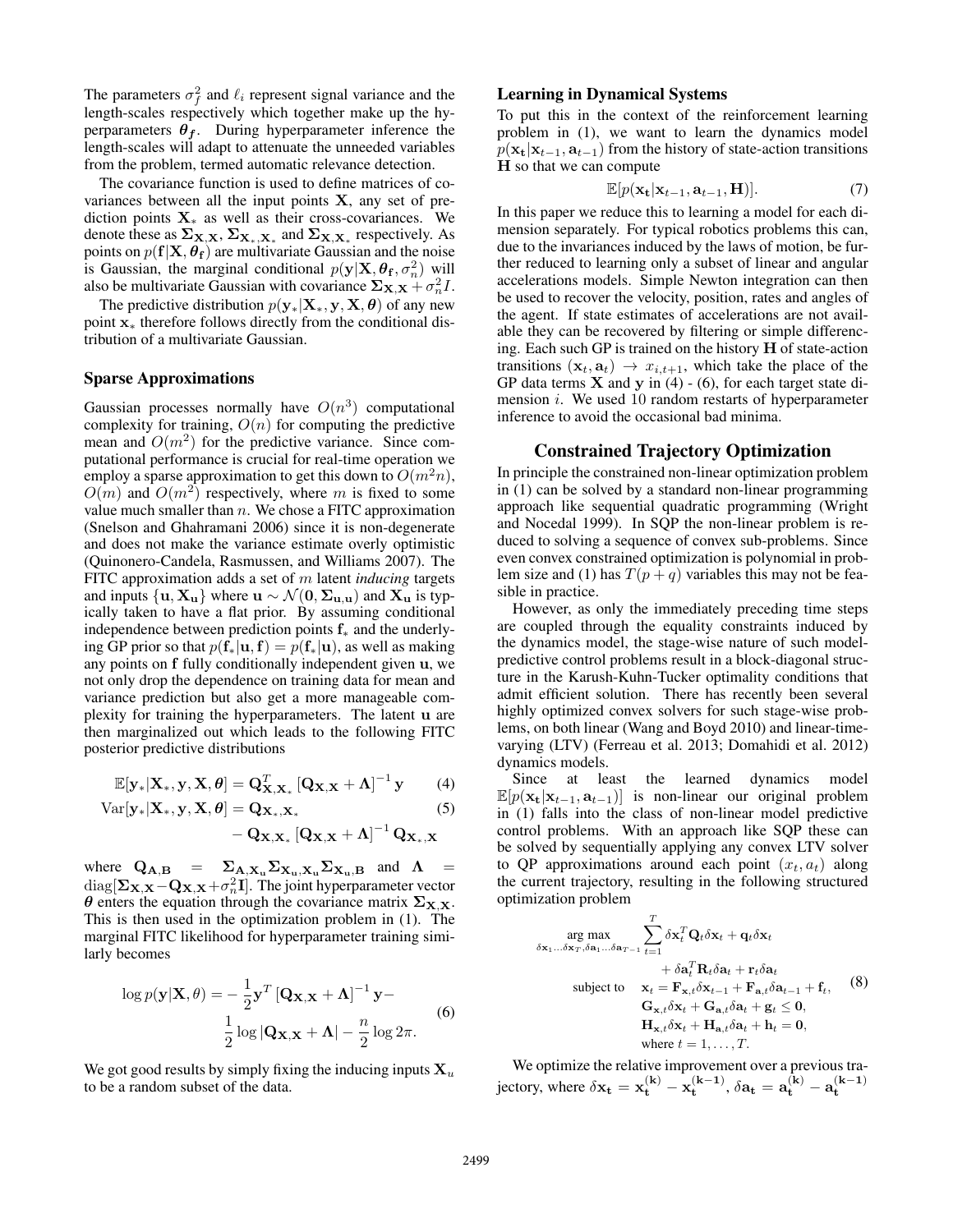| <b>Algorithm 1 RL-RCO:</b> Real-time Constrained Opt. |                                               |
|-------------------------------------------------------|-----------------------------------------------|
|                                                       | 1: For each <b>episode</b> repeat:            |
|                                                       | 2: Learn models on accumulated data with (6). |
|                                                       | $3:$ while not terminal do                    |
| 4:                                                    | if new objective then                         |
| 5:                                                    | Linearize (7) at $x_0$ for all time steps.    |
| 6:                                                    | Solve (8) until convergence.                  |
| 7:                                                    | else                                          |
| 8:                                                    | Shift previous trajectory one step forward.   |
| 9:                                                    | for $i = 1$ to num linearizations do          |
| 10:                                                   | Linearize (7) around current trajectory.      |
| 11:                                                   | Get step direction from (8).                  |
| 12:                                                   | Update constraint relaxation.                 |
| 13:                                                   | end for                                       |
| 14:                                                   | end if                                        |
|                                                       | $15:$ end while                               |
|                                                       |                                               |

and the superscript is the iteration number. The first row of constraints corresponds to linearizations of the model (7) while the second and third are linearizations of the additional state-action constraints from (1). Ideally the objective is a quadratic approximation of the Lagrangian, which includes the utility function as well as Lagrange multipliers to not stray from the region where the constraint linearization is valid. Since we solve it in real-time where the state is noisy and continually changing, a fast answer can be better than asymptotic convergence. For the tasks in this paper we only use quadratic objectives, linear state-action constraints and ignore second order approximations. More elaborate approximations with provable superlinear convergence have been studied in the control community (Diehl, Ferreau, and Haverbeke 2009). These typically put more focus on issues arising from accurately integrating a known physics model. This is less relevant for us since we learn an approximate non-parametric model entirely from data and use simple Newton integration.

As stage-wise convex solver for (8) we chose the recent FORCES (Domahidi et al. 2012) stage-wise LTV MPC solver. FORCES is an interior-point solver with cubic complexity in the number of constraints and linear time complexity in the planning horizon, which is important for long planning horizons typically encountered in reinforcement learning problems.

A high-level view of the algorithm is presented in Algorithm 1. When the agent receives a new objective it plans an initial trajectory through the state-action space by linearizing all stages around the start state  $x_0$ . To quickly find an initial trajectory satisfying the constraints in the vicinity of the start state we run the LTV solver once until convergence. For each subsequent step we warm-start with the previous state-control trajectory as the starting point. We optimize for relative improvements using a sequence of linearizations of the learned dynamics at each step of the current trajectory. The warm-starts are crucial as they will iteratively refine the planned trajectory and automatically replan to repair any deviation from it.

We take a soft real-time approach by running a fixed num-



Figure 1: Forward simulation of planned actions for a quadcopter control agent told to reach position  $x = 1$ . While it plans in a 10-dimensional state-action space, only the target variable is shown.

ber linearizations per interaction cycle, which in our experiments was set to 4. We found that we did not need to solve the linearized sub-problems until convergence to produce a step with sufficient improvement. For performance constrained applications this is a trade-off that can be tuned. As a bonus multiple small steps might improve global convergence as linearizations are only locally valid, but this needs further study. Strong non-linearities may also introduce bad minima for trajectory optimization but thas has not been a problem so far.

An example of the iterative improvement of the plan can be seen in Figure 1. The agent was given a new objective and computed an initial trajectory by planning 100 steps ahead using a linearized model. The RL-RCO algorithm runs once per agent interaction cycle and as can be seen it only took 7 cycles for it to converge to a good approximation. It should be noted that the small overshoot seen here is an artifact of the planning horizon and will tend towards zero as it gets closer.

One issue with constrained trajectory optimization is that the optimal trajectory is often along constraint limits. Due to inaccuracies in learned models, solution trajectories, or sensors some constraint boundaries may be temporarily crossed, making the optimization problem unfeasible. At this point we employed a simple constraint relaxation strategy where 5% of the planning horizon was relaxed at a time to make the current solution trajectory feasible.

The RL-RCO agent can also easily be combined with exploration by taking random actions, or even directed exploration by adding a model uncertainty term from (5) to the objective. However, aggressive exploration can make the agent lose control and violate constraints. In our experiments the GP dynamics models were so sample-efficient that we did not need explicit exploration and we therefore leave safe directed exploration as future work.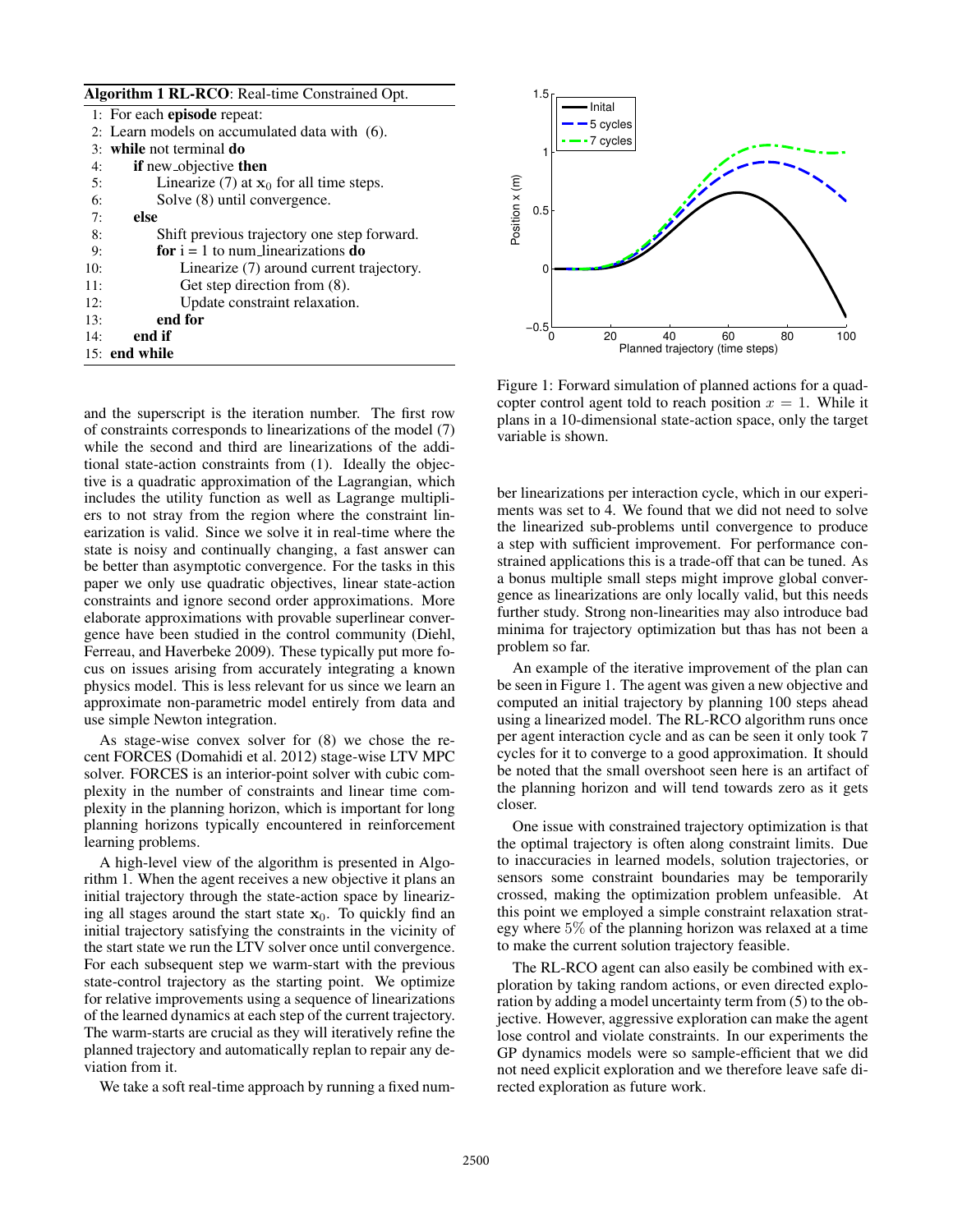# **Experiments**

We demonstrate the sample efficiency, accuracy and computational viability of the approach in the experiments below. Using one core of a desktop CPU all agents could run faster than real-time while planning 100 steps into the future. Hard constraints used by RL-RCO were taken directly from the problem description. Terminal ones were tightened by a small margin of error to cope with approximate solutions close to the limit. Dynamics models for the state transition distribution  $p(\mathbf{x}_t|\mathbf{x}_{t-1}, \mathbf{a}_{t-1})$  were iteratively learned between episodes for both linear and angular accelerations using sparse Gaussian processes with 40 inducing inputs and ARD kernels. Where noted some initial variable selection was done, but no feature engineering or careful choice of state representation was required.

## Extended Cart Pole

Pole balancing tasks are common RL benchmarks and come in many variations. The classic cart pole scenario (Sutton and Barto 1998) consists of a cart with a pole running on a track where the objective is to keep the pole upright and the cart on the track by applying a lateral force to the cart. The state space is  $\mathbf{x} = [x, \dot{x}, \theta, \dot{\theta}]$ , the action a is a force in the interval  $-10N$  to  $+10N$  and the time step used is 0.02s.

Normally the cart starts in position  $x = 0$  with the pole angle  $\theta = 0$  (upright). The cart has to stay within  $|x| < 2.4$ m and  $|\theta| < 12$  degrees or the episode is considered a failure and terminates. We extend this by instead of just balancing the pole also have the cart move back to  $x = 0$ from a random start position and angle within  $\pm 1$ m and  $\pm 10$ degrees respectively. This is a difficult control problem because the agent may need to move further from the target to tilt the pole forward to then be able to move closer to the goal without violating its constraints. Like with other batch RL methods an initial data collection episode was used to bootstrap the agent, using sinusoid actions capped to 30 interactions. The maximum number of interactions of the RL episodes was then set to 200 and the utility function to the negative square distance to the target position.

Model-free approaches often require at least a couple of hundred episodes for non-trivial versions of the cart pole. A similar positional cart pole using more relaxed constraints was for example solved by NFQ, a fitted Q-iteration approach using neural networks, in 197 episodes (Riedmiller 2005). A related inverted pendulum balancing problem was solved using LSPI in 1000 episodes (Lagoudakis and Parr 2003).

As can be seen from Figure 2 RL-RCO learns in just a few episodes how to successfully move the cart to a target position while balancing the pole. Experiments were run for both fully automatic variable selection (ARD) of the Gaussian process dynamics models as well as with manual selection first using only  $[a, \theta]$ . Clearly variable selection can help but learning with just ARD took only a few more episodes. In Figure 3 we examine its accuracy by measuring how close it can stay to the target position while balancing the pole. In (Riedmiller 2005) success was defined as staying within 5cm. RL-RCO reaches 1cm accuracy in 5



Figure 2: The success rate per episode in terms of the percentage that completed without violating pole or track constraints, averaged over 50 runs.

episodes and 1mm in 20 episodes.



Figure 3: Log plot of the final cart distance to the target position while keeping the pole balanced. The results are averaged over 50 runs.

Great sample efficiency in continuous domains has previously been reported in (Deisenroth, Rasmussen, and Peters 2009) on a 2D inverted pendulum task using GPDP, a dynamic programming approach based on Gaussian processes. Unfortunately, dynamic programming requires extensive pre-computation and tends to scale poorly with dimension. Another sample efficient approach is PILCO (Deisenroth and Rasmussen 2011), a model-based policy search exploiting Gaussian closed form solutions of the expected value integral over the sum of future rewards. Not all reward functions admit closed form solution, making hard constraints non-trivial, and we still need to pre-compute a policy covering the controlled space.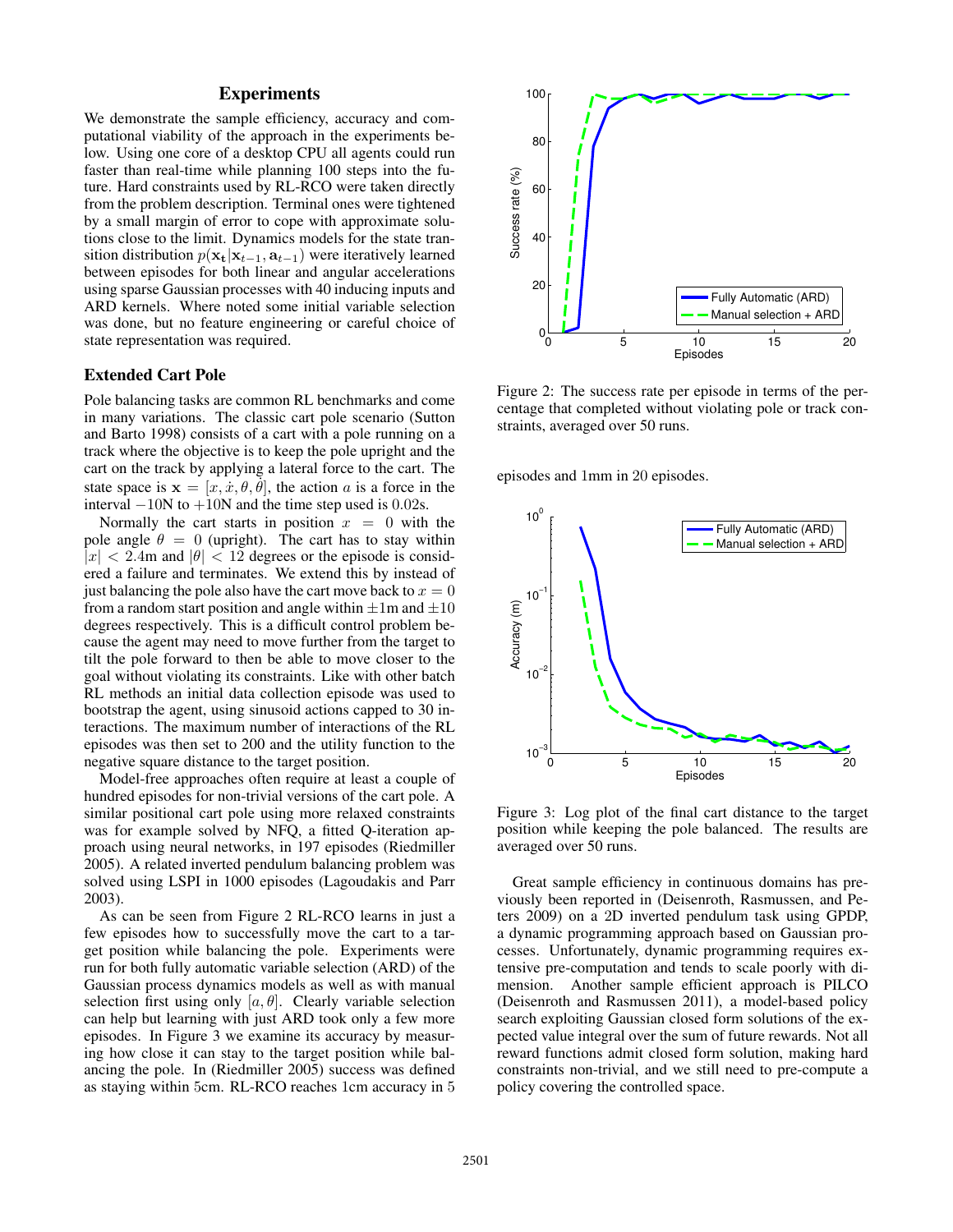## Quadcopter Navigation

We learn positional control for a quadcopter from a batch of real flight data like one might do in a typical robotics application. The resulting controller is then evaluated against a simulator using a previously manually identified physics model.

Initially 8 minutes of training data was collected from manual flight using on-board sensors as well as an external camera-based positioning system, resulting in about 12 000 samples at the controller target time step of 0.04s.

In real robotics tasks the dimension of the state space  $x_t$ might be large. A rigid body representation of a quadcopter is for example 12-dimensional with just positions, velocities, angles and angular rates. However, these are just the integration of accelerations caused by forces acting on the object, which in many cases depend on only a few variables. This makes the model learning problem often much more tractable than trying to learn a policy for the whole state space. We simply decompose the model into learning discrete-time differential models for translational velocities and angular rates. Since terminal failures are unacceptable in a realistic flight scenario we need an agent that is at least flightworthy in one episode using the limited amount of data we have. Using insights from basic physics we exclude unlikely variable combinations from the dynamics models as this was shown to speed up early success rate in the positional cart pole experiment.

To emulate the safety requirements of indoor flight a box constraint of  $\pm 1$ m/s was set on the velocity components. Using the predictive uncertainty of the GP models, constraints were also manually set on angles, rates and actions to keep the agent within regions where the dynamics were well known.



Figure 4: Positional control of quadcopter commanded to fly a rectangle pattern. Blue indicates acceleration, and red deceleration, by getting the quadcopter to tilt in or against the direction of movement. Green is constant velocity.

We used the RL-RCO agent for positional control by defining a utility function that gave reward proportional to the negative square of the distance to a target point. Since RL-RCO plans in real-time it is of course easy to change the

objective or constraints if we want it to solve a different task in the same domain. We also used this to fly to waypoints by simply moving the target to the next waypoint when the agent got within 10cm of the previous one. In this experiment we controlled pitch and roll, both rates and angles, as well as velocity and position in the x and y direction. This results in an 8-dimensional state space and 2-dimensional action space. These are the most interesting as a quadcopter first has to tilt to induce lateral acceleration. To maximize long-term reward and avoid large overshoots without violating constraints therefore requires that the controller plans ahead so it is able to start tilting back in time. To the best of our knowledge no other RL approach has solved a high dimensional navigation problem like this one without assuming fixed trajectories or known models in advance.

The results of a simple way-point flight between the points  $(\pm 2, \pm 3)$  can be seen in Figure 4<sup>1</sup>. As is evident from the acceleration and deceleration trails it automatically starts tilting back in advance to be able to stop on the targeted location. It should be noted that since the controller was built from real data but the simulator only uses a simplified physics model without drag, we had to fix that input to zero in the lateral acceleration models in order to make a fair comparison.

As can be seen in Figure 5 the controller manages to aggressively pursue its objective within the given velocity constraint of  $\pm 1$ m/s without overshooting the target position.



Figure 5: Quadcopter x,y position and velocity while flying the rectangle pattern. The dotted line represents the indoor domain constraint on velocity.

#### **Conclusions**

We addressed the challenges of doing continuous reinforcement learning on real robots by letting the agent plan ahead in real-time using constrained optimization instead of precomputing a policy. This has several advantages in that no

<sup>&</sup>lt;sup>1</sup>Please refer to digital online proceedings for color-coded figures.